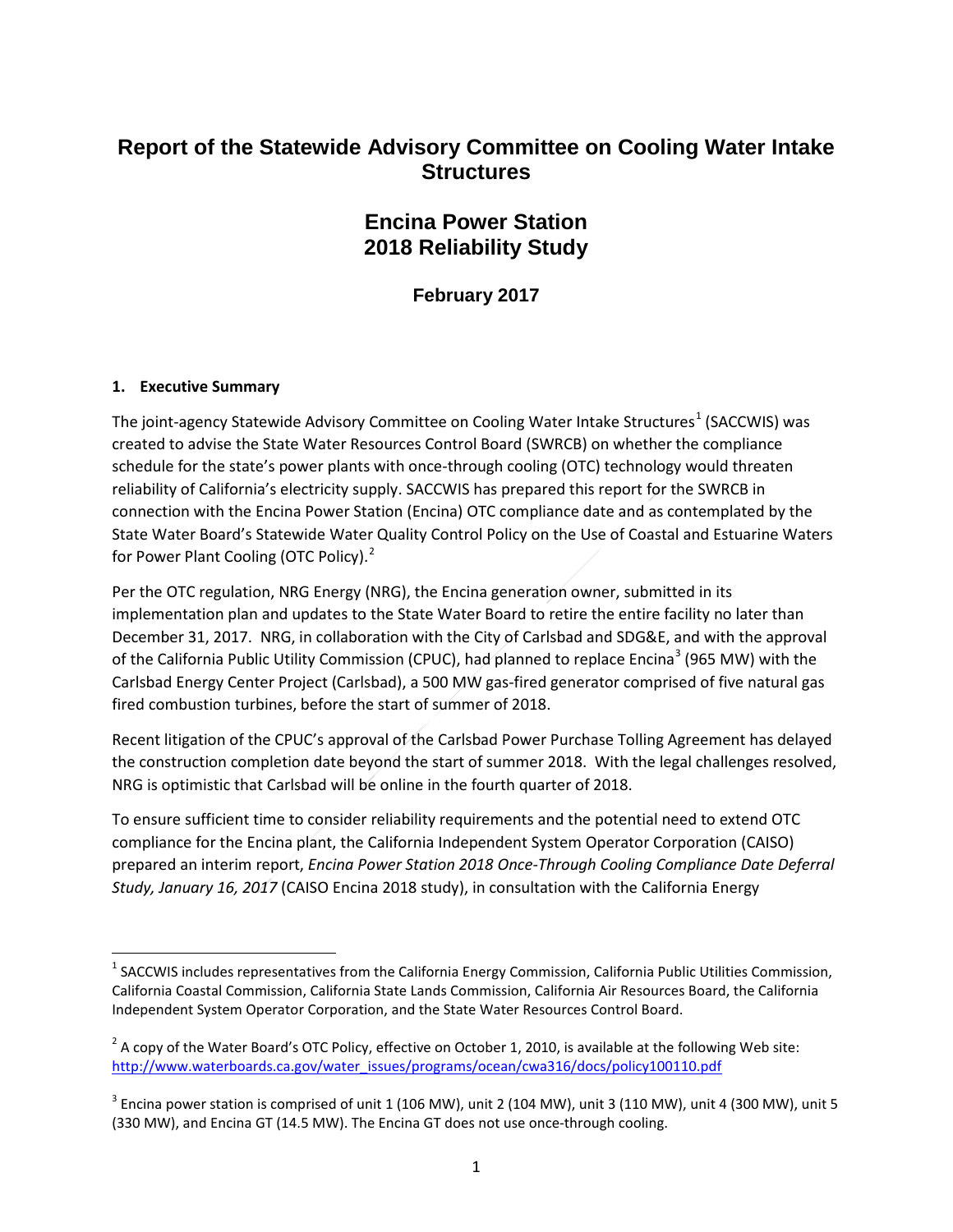Commission (CEC) and the CPUC in advance of the annual resource adequacy<sup>[4](#page-1-0)</sup> study cycle. Based on that analysis, SACCWIS recommends that the SWRCB revise the OTC policy to extend the OTC compliance date for Encina units 2-5 through December 31, 2018 to maintain grid reliability, recognizing that the reliability results will be updated in the course of the 2018 local resource adequacy process. NRG has stated that Encina unit 1 will retire early (March 31, 2017 at the latest) in any event to allow construction of the Carlsbad interconnection facilities.

#### **2. Background and purpose**

The OTC policy created SACCWIS to advise the SWRCB on whether the compliance schedule for retiring the state's power plants with OTC technology would adversely impact the reliability of California's electricity supply, including local area reliability and statewide grid reliability, and permitting constraints. This report focuses on electric reliability concerns created by delays that would require a deferral of the Encina OTC compliance date.

Over the years since the OTC policy was adopted there have been numerous changes to the factors affecting local reliability in San Diego and how the existing capacity at Encina could be replaced. In its original April 1, 2011 implementation plan, NRG proposed different approaches for the five units. For Units 1-3 (an aggregate of 318 MW capacity), NRG proposed repowering with a new flexible combined cycle facility, the Carlsbad Energy Center, consisting of two combined cycle units with an aggregate capacity of 550 MW. In 2013, NRG informed the SWRCB that it still planned to replace Units 1-3 with the Carlsbad Energy Center but no longer intended to pursue Track 2 compliance options and would retire Units 4 and 5 no later than the final compliance date for Encina of December 31, 2017.

NRG originally submitted an application for certification (AFC) to the Energy Commission for a 558MW combined cycle replacement facility at the Encina site to be called Carlsbad on September 14, 2007. After a protracted licensing process, over the objections of the City of Carlsbad, the Energy Commission issued a permit for Carlsbad on May 31, 2012. NRG announced that it will seek to redesign the Carlsbad Energy Center as a set of peaking units, pursuant to an agreement reached among the company, the City of Carlsbad, and SDG&E. NRG submitted a petition to amend (PTA) to the CEC on May 2, 2014 to replace all five units plus a small combustion turbine at Encina with a 600 MW simple-cycle gas turbine power plant. The Energy Commission approved this PTA on November 12, 2015 with no opposition from the City of Carlsbad.

#### **Legal Challenges**

SDG&E submitted an application to the CPUC for approval of a Power Purchase Tolling Agreement (PPTA) with NRG, and NRG noted its intent to adhere to the compliance deadline of December 31, 2017, whether or not this application was approved. On May 21, 2015, the CPUC adopted a Decision (D.) 15-05-051 which approved 500 MW of the 600 MW originally requested and allocated the remaining 100 MW to preferred resources or energy storage. The decision ordered SDG&E to file the revised contract within 30 days. Pursuant to this decision, SDG&E filed an Advice Letter seeking approval of a revised Power Purchase Tolling Agreement (PPTA) with Carlsbad in June 2015. That Advice Letter was approved by the CPUC in July 2015, but six interveners filed Applications for Rehearing with the CPUC. In

<span id="page-1-0"></span><sup>&</sup>lt;sup>4</sup> Under the Resource Adequacy (RA) program, the California Public Utilities Commission (CPUC) requires jurisdictional load-serving entities to procure resources to meet their load requirements.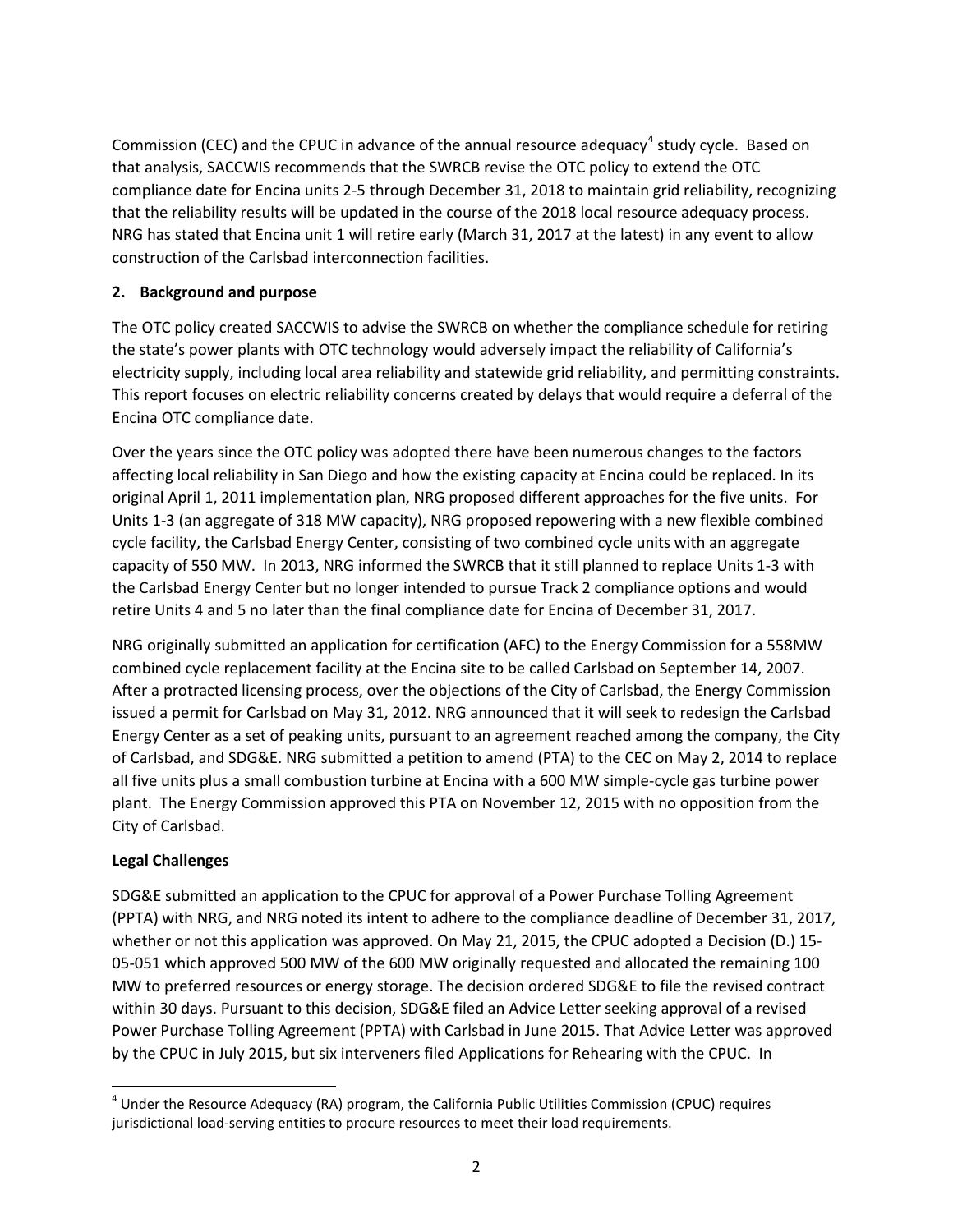November 2015, the CPUC re-affirmed in Decision (D.) 15-11-024 its earlier approval of the Carlsbad PPTA in response to the Applications for Rehearing. In response, petitioners requested that the California First District Court of Appeals overturn the CPUC's decision. The Court of Appeals accepted the petition for consideration and ordered final briefing from the petitioner and respondents.

The First District Court of Appeals ruled December 1, 2016, that the CPUC's Decision (D.) 14-03-004 was supported by the evidence and that the plaintiffs were not hurt when the CPUC decided to approve only a scaled down PPA (from 600 MW to 500 MW). With this ruling, the First District Court of Appeals affirmed the CPUC's decision of granting the PPTA to SDG&E and NRG for the 500 MW Carlsbad Energy Center project. The Sierra Club, Protect Our Communities Foundation and the Center for Biological Diversity had until January 9, 2017 to seek Supreme Court review, which they did not.

Given the continuing delays in resolution of the intervener's petition to the courts, NRG began notifying the financial community of delays in Carlsbad online dates. NRG has delayed the commercial operation date of Carlsbad several times from November 1, 2017 (per the PPTA approved by the CPUC), to Q1 2018 (as reported in NRG's 10-K filing to the Securities and Exchange Commission (SEC)) and then again to Q2 2018 (as reported in NRG's 10-Q filing to the SEC) and finally to Q4 2018 (based on the latest NRG's 10-Q filing to the SEC).

In the generator update letter to the SWRCB dated January 4, 2017, NRG is optimistic that Carlsbad will be online in the fourth quarter of 2018<sup>[5](#page-2-0)</sup>. With the recent litigation of the CPUC's approval of Carlsbad resolved, NRG can move forward with the project.

#### **Triggering an OTC Deferral Request**

An OTC deferral request should go through existing processes (i.e. existing SACCWIS process). There are three groups of steps that would be followed in sequence to trigger a deferral of an OTC compliance date<sup>[6](#page-2-1)</sup>. One group of steps is preparing new analyses or adapting existing analyses that justify a deferral request for reliability reasons. A second group focuses on the public process of a SACCWIS request. A third group includes all the steps necessary for the SWRCB to review, consider, and act upon the request.

#### **3. Reliability Analysis**

As the timeline for approval of an OTC extension does not align with the local capacity requirements process conducted each year for the next year, the CAISO conducted an interim analysis of 2018 updating only key parameters from the 2017 analysis to determine whether the compliance schedule for Encina (December 31, 2017) and the revised online date for Carlsbad (Q4 2018) would adversely impact the reliability of California's electricity supply. In the CAISO's *2017 Local Capacity Technical Analysis,* 

<span id="page-2-0"></span><sup>-&</sup>lt;br>5 http://www.waterboards.ca.gov/water\_issues/programs/ocean/cwa316/powerplants/encina/docs/information\_l etter\_nrg\_encina.pdf

<span id="page-2-1"></span><sup>6</sup> Energy Commission staff presented *Staff Report: Mitigation Options for Contingencies Threatening Southern California Electric Reliability, August 2016* at the August 29, 2017 IEPR Commissioner Workshop on Southern California Electricity Reliability. The Once-Through Cooling Compliance Date Deferral mitigation measure is described in this report, http://docketpublic.energy.ca.gov/PublicDocuments/16-IEPR-

<sup>06/</sup>TN212836\_20160818T131005\_Staff\_Report\_Mitigation\_Options\_for\_Contingencies\_Threatening\_S.pdf.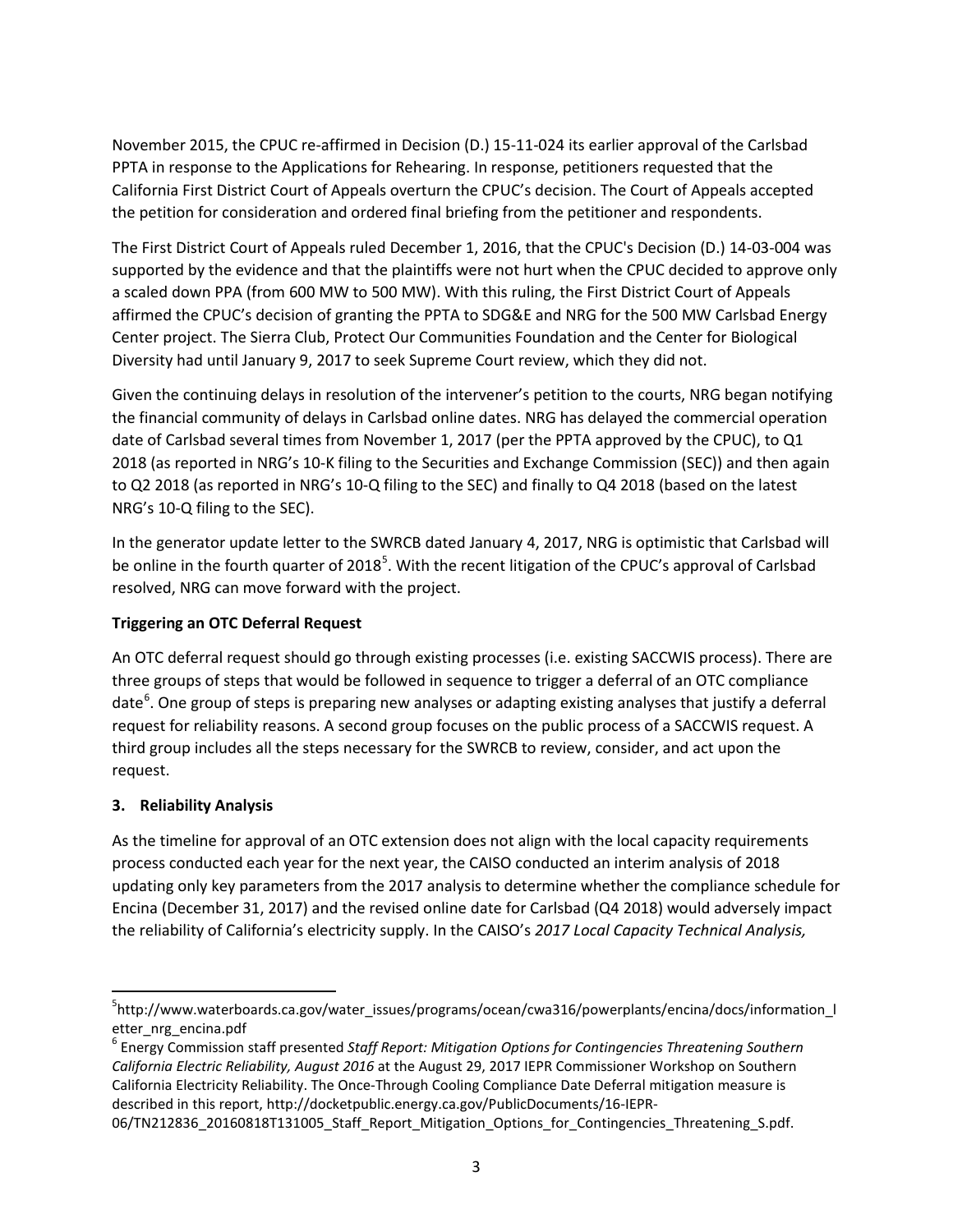April 29, 2016 (LCTA), Encina was modeled as offline at the end of 201[7](#page-3-0)<sup>7</sup>, which creates a need for new resources to satisfy local reliability requirements. The energy agencies agreed that a new study was needed for 2018 to substantiate the need to extend Encina's OTC compliance date. The CAISO annual reliability requirements cycle calls for 2018 local capacity studies to be completed by May 1, 2017, which would be too late to start the deferral process. As an interim step, the CAISO conducted an interim Encina study between their annual 2017 and 2018 LCTA.

The CAISO, in consultation with the CEC and CPUC, developed study assumptions and scenarios for the interim CAISO Encina 2018 study, which is attached as Appendix A, *Encina Power Station 2018 Once-Through Cooling Compliance Date Deferral Study Report, January 16, 2017*. The CAISO started with the 2017 LCTA study for the Los Angeles Basin (LA Basin) and San Diego local capacity areas and made revisions based on study assumptions agreed to by the CEC and CPUC technical staff. The CAISO has performed its studies applying the methodologies employed in the 2017 analysis with modeling the proposed Carlsbad power plant and other resources identified by SDG&E in response to CPUC authorizations. Since the CPUC approval of the PPA for Carlsbad Energy Center per Decision (D.)15-05- 051, the CAISO has performed local capacity requirement (LCR) analyses with the updated assumption of the 500 MW of CPUC-approved capacity, expected online in summer 2018. The CPUC Decision also authorized 100 MW for preferred resources and energy storage in lieu of the 100 MW of conventional resources. Under the circumstances of NRG's announced delay for Carlsbad, Carlsbad will be modeled offline for summer 2018.

Two important issues deserve mention as they provide additional context for the modeling CAISO performed that reflect current realities. The first is the unscheduled and ultimately permanent shutdown of the San Onofre Nuclear Generating Station (SONGS) in 2012, and the second is the current limitation on the Aliso Canyon natural gas storage facility that began in 2015. With the unscheduled shutdown of the SONGS, the energy agencies and Air Resources Board formed an ongoing inter-agency team to make plans and recommend actions to assure reliability for the Southern California region as a whole. Early on it became apparent that without SONGS the previously independent San Diego and LA Basin local capacity areas were, in fact, one single region with a common vulnerability to contingencies.

The detection of a leak at the Aliso Canyon natural gas storage field in October 2015 has created uncertainty around the use of Aliso Canyon, either limited or lack of availability, which directly affects the delivery of natural gas to generating facilities located in the western area of the LA Basin during summer peak load conditions. The gas generation in the LA Basin and San Diego subarea are served from two different gas transmission zones and different transmission gas pipelines. North and South LA Basin gas transmission zones, as well as Aliso Canyon, serve the LA Basin customers and gas-fired generation. For the San Diego subarea, the gas-fired generation is served from the South of Moreno/SDG&E gas transmission system. With the limitation on reinjection at Aliso Canyon and uncertainty over its long-term status, the CAISO analyzed the impact that the absence of Aliso Canyon has on the reliability of the electric transmission system in the LA Basin and San Diego area as a reduction in generation capacity in the LA Basin and a corresponding increase in the San Diego subarea.

For the interim CAISO Encina 2018 study, two scenarios were conducted: 1) one where Aliso Canyon is fully operational (unconstrained) and 2) one where Aliso Canyon is not available (constrained). The

<span id="page-3-0"></span> <sup>7</sup> https://www.caiso.com/Documents/Final2017LocalCapacityTechnicalReportApril292016.pdf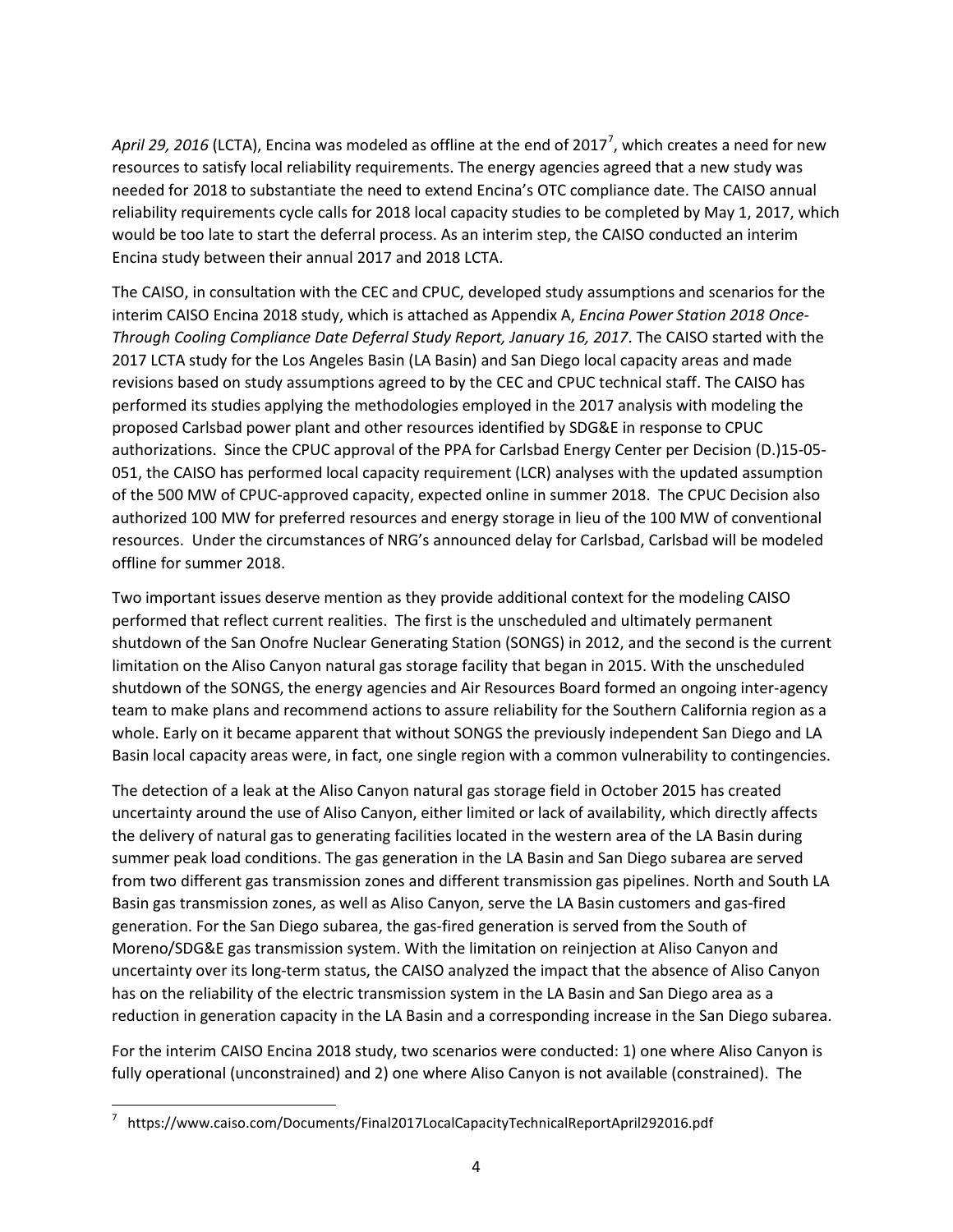latter scenario has the effect of running more generation in the San Diego subarea that is not gas-fired or has ready access to natural gas to compensate for the reduction in gas-fired generation in the LA Basin.

#### **Study Results**

Table 2 presents the results of the interim CAISO Encina 2018 study for the two Aliso Canyon scenarios. The results show a range of need for Encina. Regardless of scenario, Encina is needed to mitigate reliability concerns on the electric transmission system. In the study, consistent with the 2017 analysis and the CAISO's tariff, the CAISO evaluated multiple critical contingencies from thermal overloads to voltage instability on the electric transmission system in the LA Basin and San Diego areas. In Scenario 1 with Aliso Canyon unconstrained, the greatest local capacity requirements were found to be 7,383 MW in LA Basin and 2,886 MW in San Diego, which resulted in a need of 560 MW of Encina. In Scenario 2 with Aliso Canyon constrained, the local capacity requirements were found to be 7,079 MW in the LA Basin and 3,185 MW in the San Diego subarea, which resulted in a need of 859 MW of Encina. The unexpected constraints at the Aliso Canyon gas storage facility contribute to the higher need of Encina. In summary, the study found the reliability need for Encina capacity under the assumptions employed to range from 560 MW to 859 MW depending on the assumed impact of the Aliso Canyon uncertainty.

Based upon the CAISO analysis, SACCWIS considers the prudent course of action to be to commence the process to request the SWRCB to defer the compliance date for Encina until December 31, 2018 to maintain grid reliability.

It should be noted that the purpose of the interim study was solely to determine the need to commence this process at the earliest opportunity and accommodate SWRCB timelines. The interim study will not be relied upon to determine local capacity requirements for the 2018 Resource Adequacy year as those CPUC adopted requirements will ultimately be determined by the CPUC after consideration of the CAISO 2018 LCTA study that will be published by May 1, 2017 as part of its annual resource requirements cycle in support of the CPUC's resource adequacy process.

| <b>Study scenario</b>                                                 | <b>LA Basin LCR</b><br>(MW) | San Diego<br>subarea LCR<br>(MW) | Encina<br>Generation<br>(MW) | <b>Encina required?</b> |  |  |  |  |
|-----------------------------------------------------------------------|-----------------------------|----------------------------------|------------------------------|-------------------------|--|--|--|--|
| Scenario 1: Aliso Canyon Gas Storage Unconstrained Scenario           |                             |                                  |                              |                         |  |  |  |  |
| Most critical thermal<br>loading concerns in the San<br>Diego subarea | 7,383                       | 2,886                            | 560                          | <b>Yes</b>              |  |  |  |  |
| Scenario 2: Aliso Canyon Gas Storage Constrained Scenario             |                             |                                  |                              |                         |  |  |  |  |
| Most critical thermal<br>loading concerns in the LA<br><b>Basin</b>   | 7,079                       | 3,185                            | 859                          | Yes                     |  |  |  |  |

| Table 2 – Summary of CAISO Encina 2018 Study Results |  |  |  |
|------------------------------------------------------|--|--|--|
|------------------------------------------------------|--|--|--|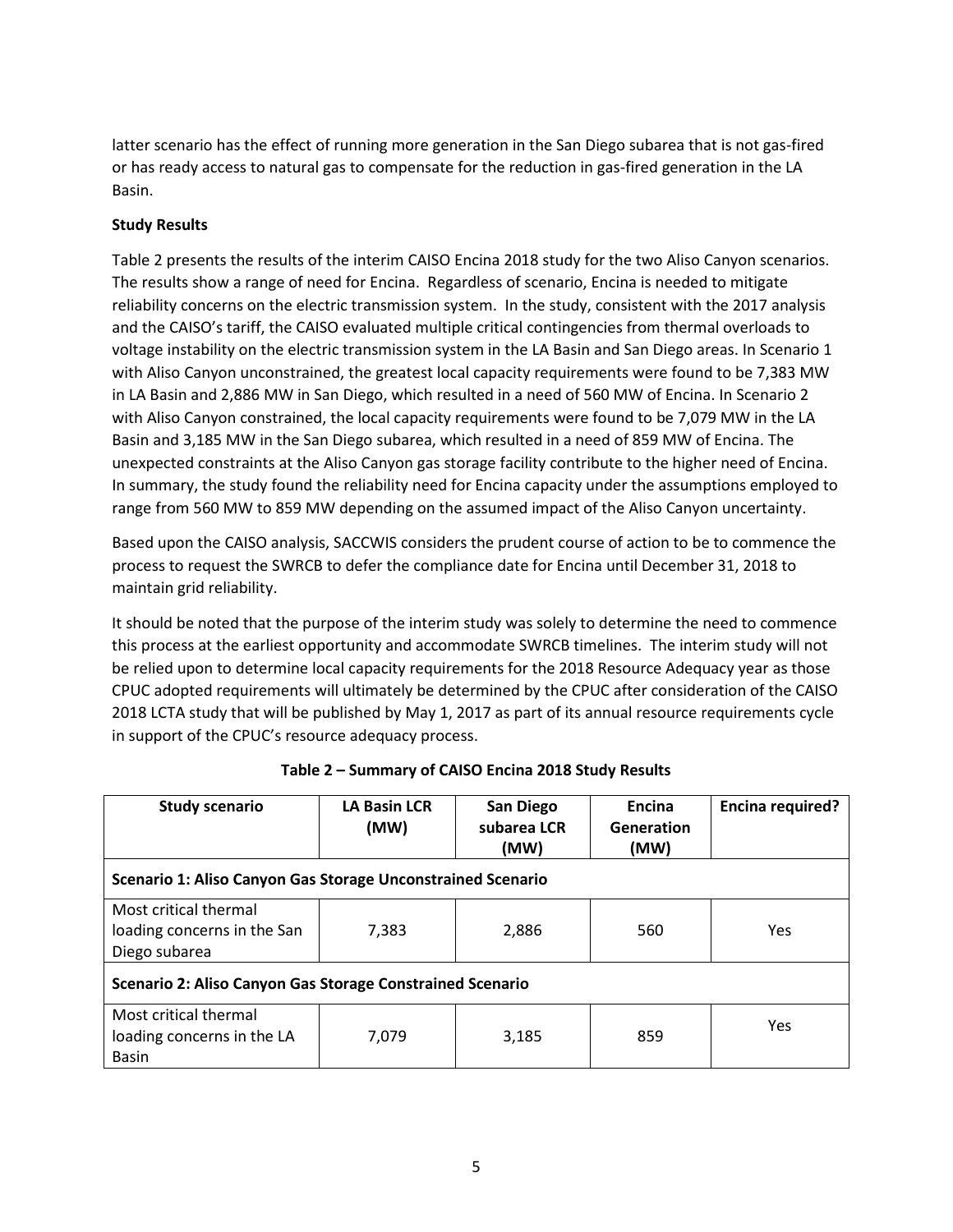#### **4. Alternatives**

SACCWIS has considered the following alternatives to the Encina OTC compliance date extension:

**Alternative 1: Do nothing** – This option poses significant grid reliability risk.

**Alternative 2: Fast-track preferred options in-service** – It may be possible to require SDG&E to pursue procurement for the 100 MW of preferred resources faster but that alone would not address the bulk of the reliability issues without Carlsbad and Encina. As discussed in Appendix A, the CAISO included 37.5 MW of expedited procurement of battery energy storage system in the study.

**Alternative 3: Stop-gap generation** - Given the current timeframe, it would not be possible to construct alternative generation resources within the San Diego subarea that can provide the needed voltage support as well as capacity for thermal loading mitigations. The only possibility would be bringing in diesel generators with similar capacity; however, challenges in siting and interconnection, as well as the emissions from these resources would very likely make this an unworkable option.

**Alternative 4: Transmission lines** – No transmission alternatives would meet the reliability needs in this short timeline.

Considering these four alternatives, extending Encina's OTC compliance date until December 31, 2018 is the most prudent option at this time to maintain grid reliability.

#### **Further Refinements**

As noted above, the CAISO will complete the 2018 LCTA by May 1, 2017 as part of its annual resource requirements cycle, which will rely on the latest available information including the Energy Commission's *2016 Integrated Energy Policy Report Update* report and its adopted demand forecast.

Additionally, there remains uncertainty regarding the use of the Aliso Canyon gas storage facility and its impact on the electricity system. For example, Southern California Gas Company requested regulatory approval on November 1, 2016 to resume injection operations through approved wells at its Aliso Canyon gas storage facility. The Division of Oil, Gas, and Geothermal Resources (DOGGR) and the CPUC have completed their comprehensive review of the safety of the wells at the facility and are in the process of determining whether it is safe to allow injection of natural gas to resume. DOGGR issued a notice of public meetings on February 1 and 2, 2017 and a comment period. The public hearing is one of the required steps in the process of determining whether to approve SoCalGas' application. Depending on the results of those hearings, the assumptions may need to be refined for the CAISO 2018 LCTA.

Any changes in the need or options will be submitted to the SWRCB during the comment period before the SWRCB OTC policy amendment process is complete.

#### **5. Conclusions**

In the past two SACCWIS report cycles, SACCWIS did not recommend a change in compliance date for Encina, but clearly signaled that such a recommendation might be forthcoming as various uncertainties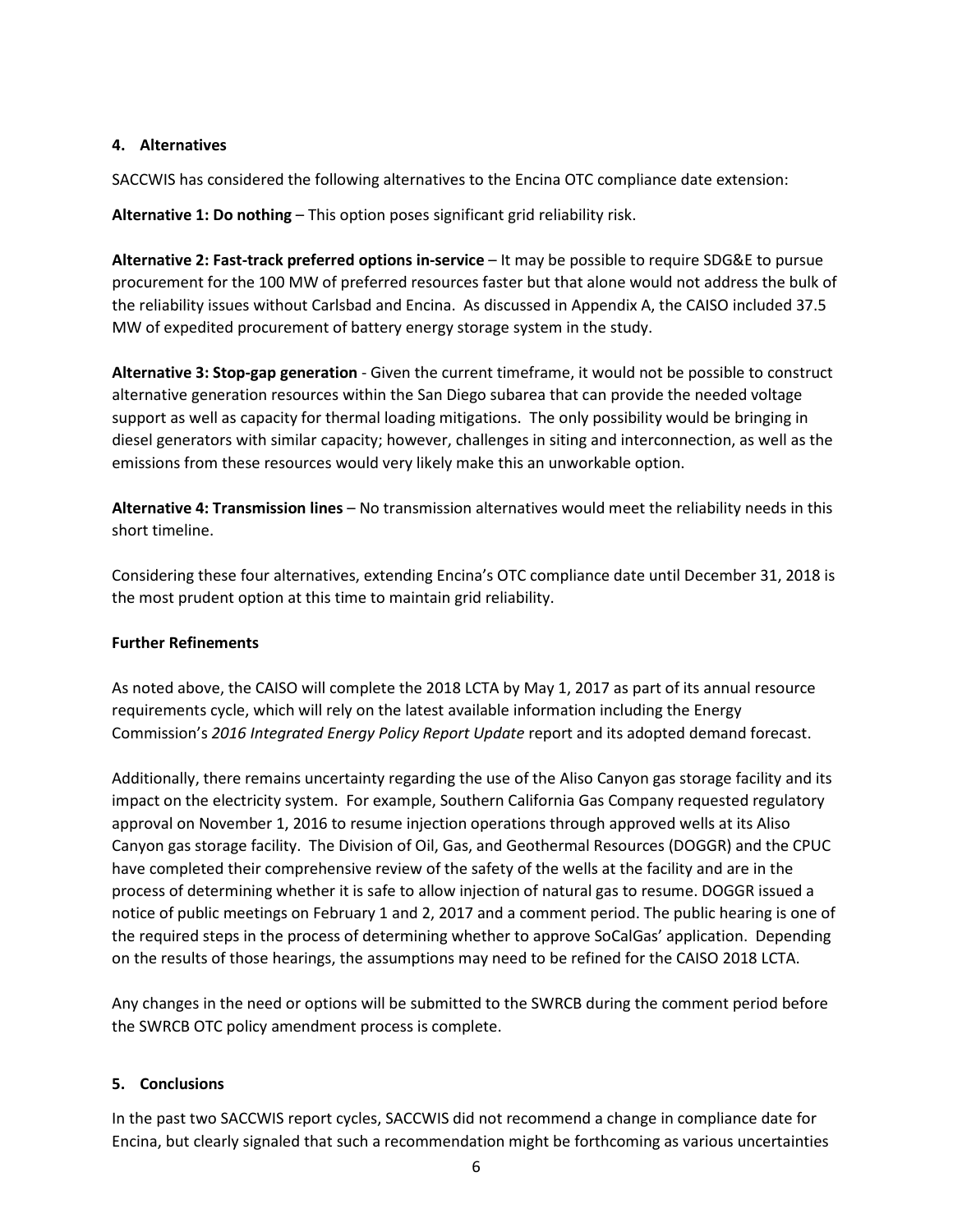were resolved. The legal challenges surrounding the CPUC's approval of the Carlsbad Power Purchase Tolling Agreement were resolved in early 2017, and NRG can move forward in construction of the Carlsbad project. The delays caused by the legal challenges mean that Carlsbad cannot be online in time for Encina to meet its OTC compliance date of December 31, 2017 as originally envisioned. NRG is optimistic that Carlsbad will be online in the fourth quarter of 2018.

CAISO conducted an interim Encina 2018 study to determine whether the compliance schedule for Encina (December 31, 2017) and the revised online date for Carlsbad (Q4 2018) would adversely impact the reliability of California's electricity supply. Two scenarios were studied: 1) Aliso Canyon gas storage facility unconstrained and 2) Aliso Canyon gas storage facility constrained. In both scenarios, Encina was found to be needed to mitigate reliability concerns on the electric transmission system.

Based on the CAISO interim study and the best available information at this time, SACCWIS recommends the SWRCB defer the compliance dates for Encina units 2-5 until December 31, 2018 to maintain grid reliability. Encina unit 1 is anticipated to retire early by March 31, 2017 to make way for Carlsbad construction. SACCWIS will update the SWRCB and if necessary provide any revisions to this recommendation when the CAISO's 2018 LCTA results become available.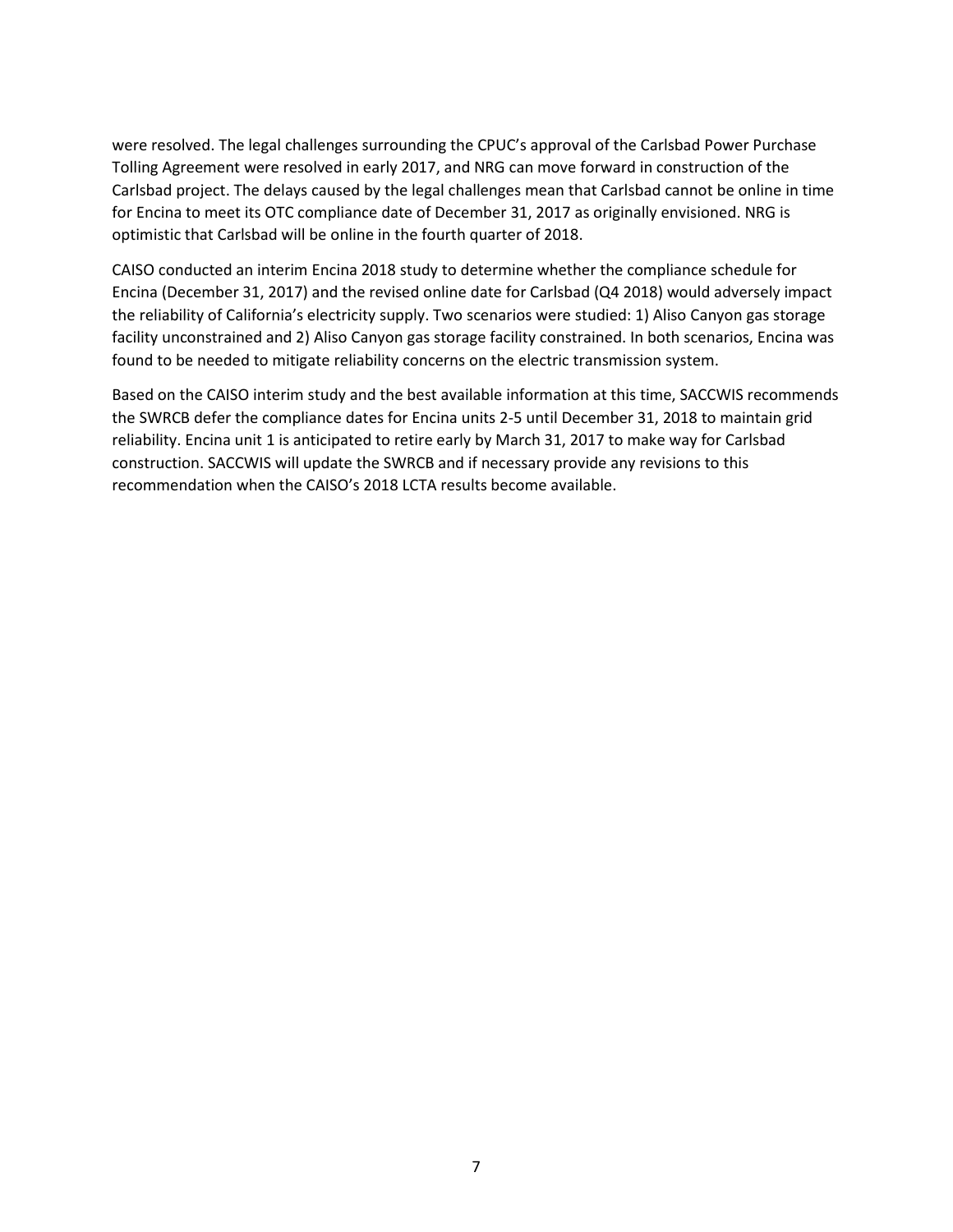## **Appendix A**

#### **CAISO**

**Encina Power Station 2018 Once-Through Cooling Compliance Date Deferral Study Report** 

**January 16, 2017**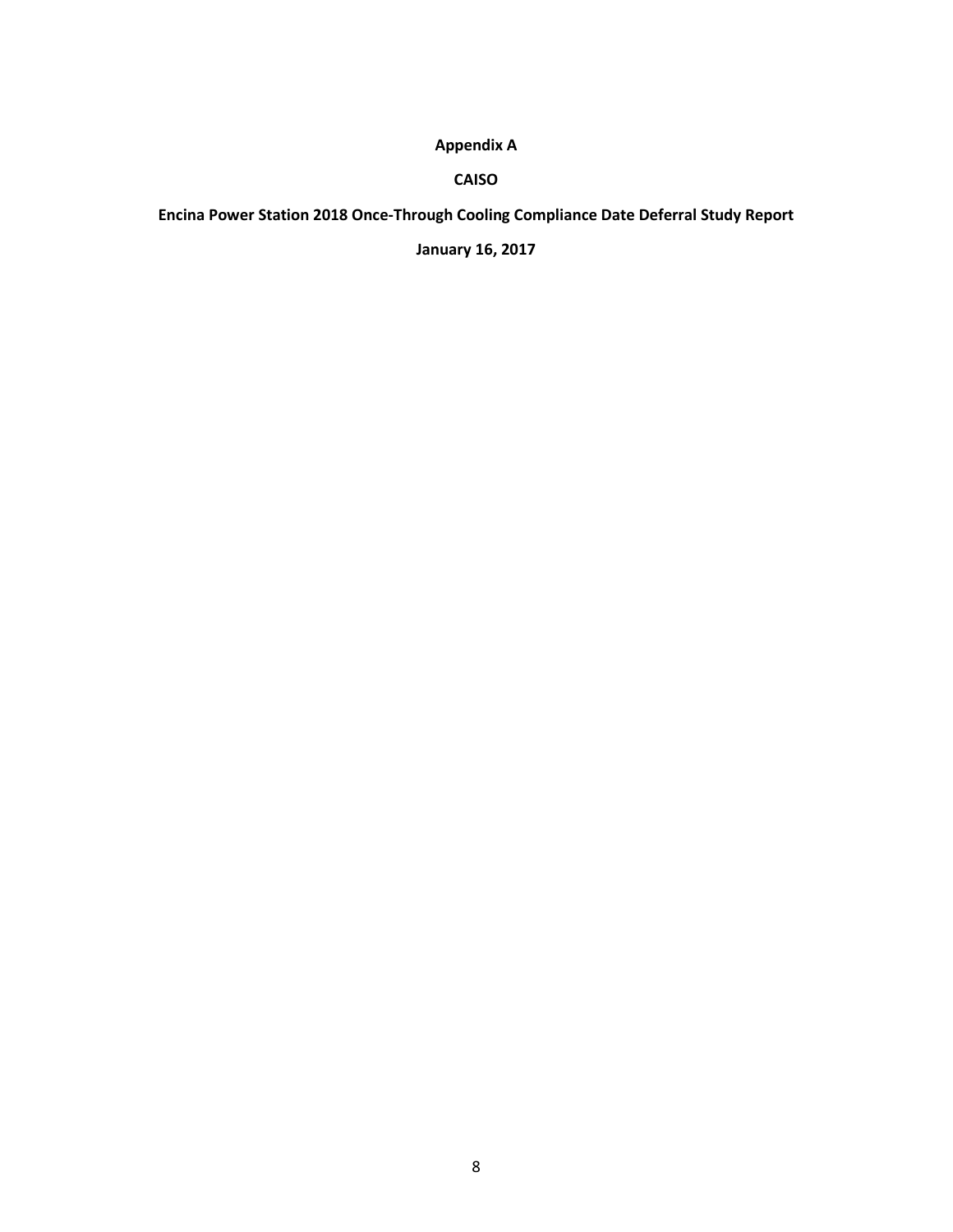

# **Encina Power Station 2018 Once-Through Cooling Compliance Date Deferral Study Report**

**January 16, 2017**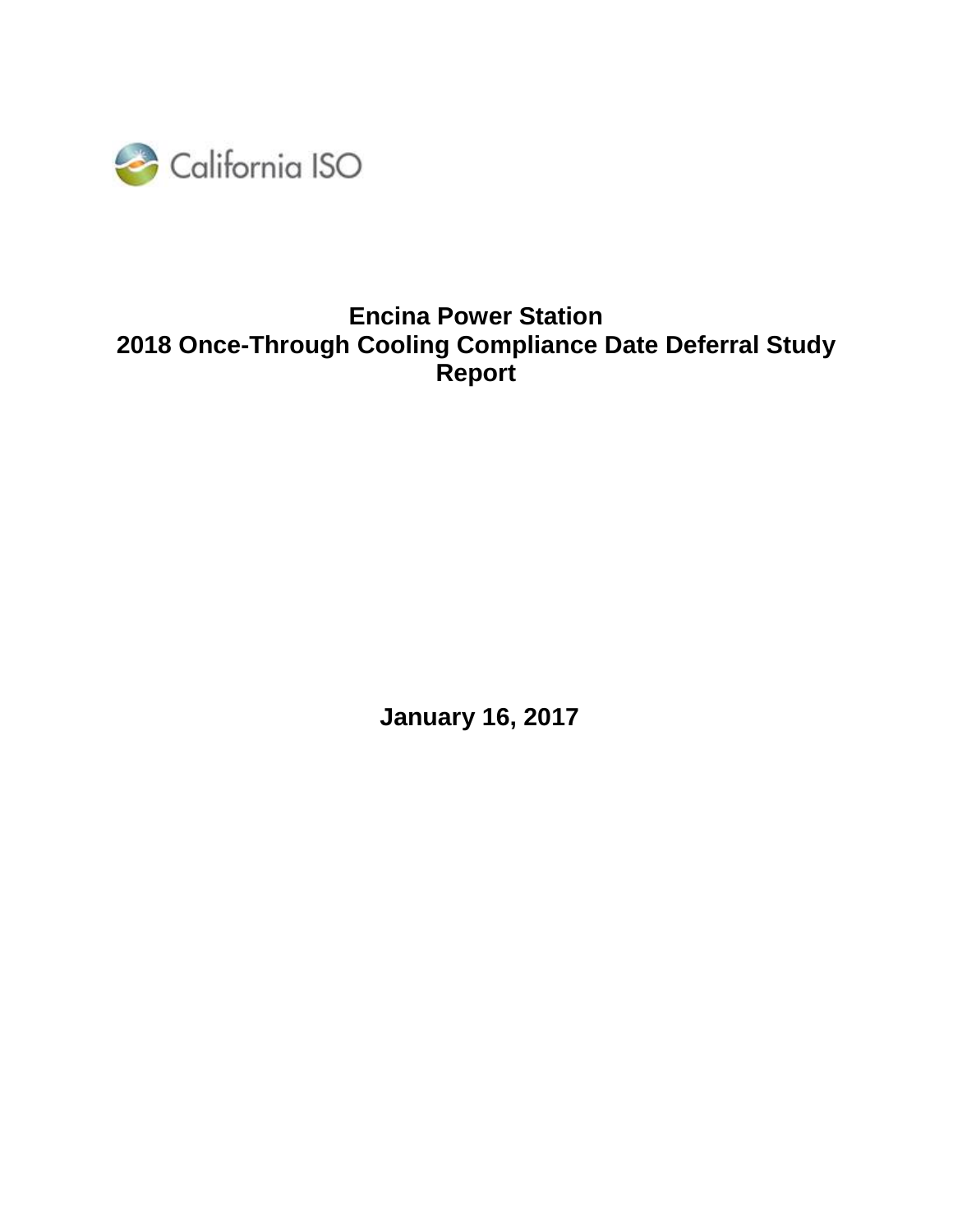# **Encina Power Station 2018 Once-Through Cooling Compliance Date Deferral Study Report**

## **Executive Summary**

This report is provided to the State Advisory Committee on Cooling Water Intake Structures<sup>[1](#page-9-0)</sup> (SACCWIS) for consideration in its recommendation to the State Water Resources Control Board (SWRCB) for an extension of the Encina Power Station (Encina) OTC compliance date as contemplated by the State Water Board's Statewide Water Quality Control Policy on the Use of Coastal and Estuarine Waters for Power Plant Cooling (OTC Policy).<sup>[2](#page-9-1)</sup> The report documents the assumptions, study scenarios, results and recommendations of the 2018 Once-Through Cooling (OTC) Compliance Date Deferral Study (Encina Study).

The Encina Study base assumptions, processes, and criteria are documented in the California ISO (CAISO) 2017 Local Capacity Technical Analysis Final Report dated April 29, 2016 and are appended in this report to include updated resource and infrastructure information as agreed upon in discussions between the CAISO, the California Public Utilities Commission (CPUC) and the California Energy Commission (CEC) in November 2016. The appended assumptions are documented in this report.

Per the OTC policy, NRG Energy (NRG), the Encina generation owner, submitted in its implementation plan to the State Water Board to retire the entire facility no later than December 31, 2017. NRG, in collaboration with the City of Carlsbad and SDG&E, and with the approval of the California Public Utility Commission (CPUC), plans to replace Encina with the Carlsbad Energy Center Project (Carlsbad), a 500 MW gas-fired

<span id="page-9-0"></span><sup>&</sup>lt;sup>1</sup> SACCWIS includes representatives from the California Energy Commission, California Public Utilities Commission, California Coastal Commission, California State Lands Commission, California Air Resources Board, the California Independent System Operator Corporation, and the State Water Resources Control Board.

<span id="page-9-1"></span> $2$  A copy of the Water Board's OTC Policy, effective on October 1, 2010, is available at the following Web site: [http://www.waterboards.ca.gov/water\\_issues/programs/ocean/cwa316/docs/policy100110.pdf](http://www.waterboards.ca.gov/water_issues/programs/ocean/cwa316/docs/policy100110.pdf)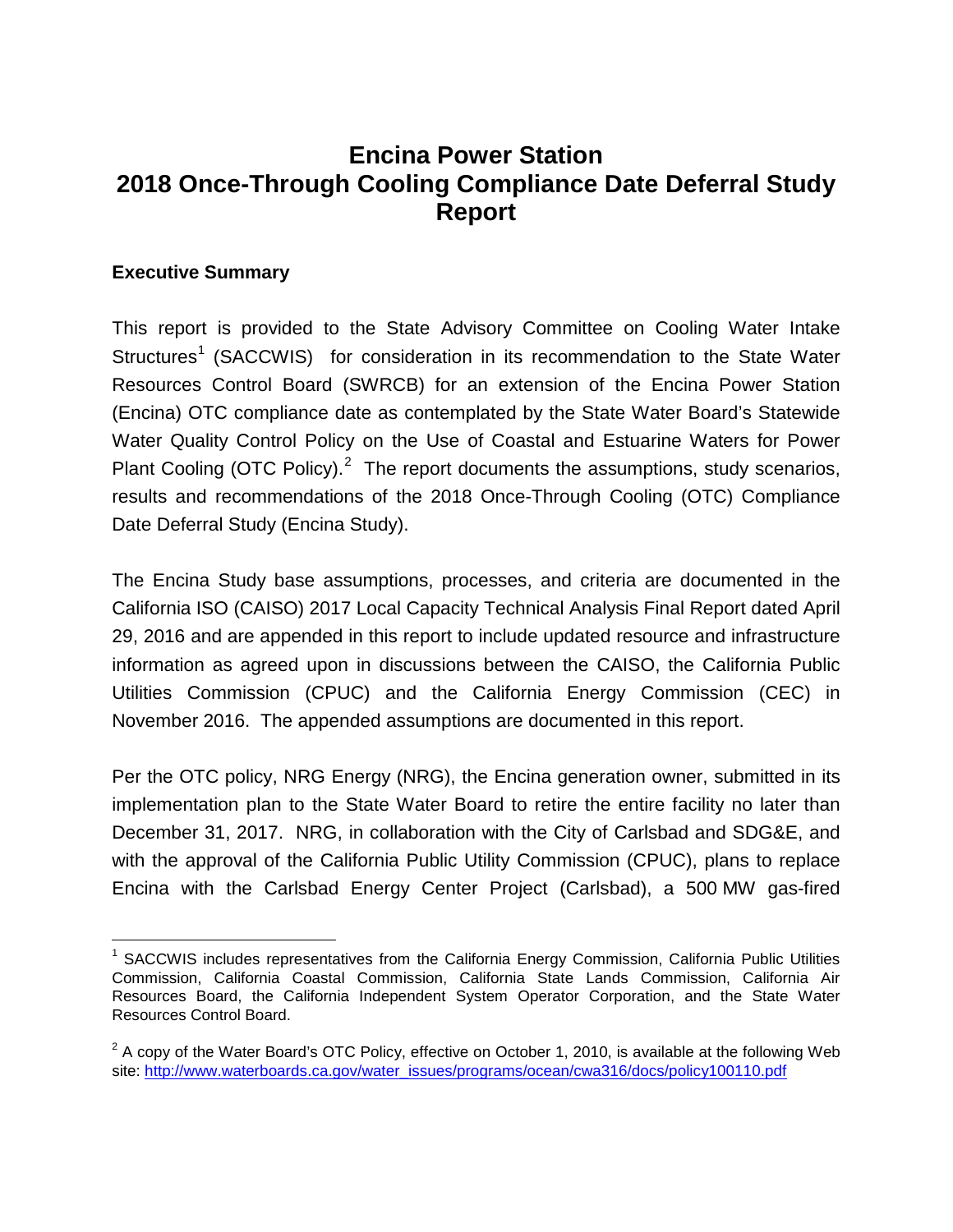generator comprised of five natural gas fired combustion turbines, before the start of summer of 2018.

Litigation of the CPUC's approval of the Carlsbad Power Purchase Tolling Agreement (PPTA) in 2016 has delayed the construction completion date beyond the start of summer 2018. With the current delays, NRG has projected that Carlsbad will not be in service until fourth quarter 2018.

The OTC policy created SACCWIS to advise the State Water Board on whether the compliance schedule for retiring the state's power plants with OTC technology would adversely impact the reliability of California's electricity supply, including local area reliability and statewide grid reliability, and permitting constraints.

The ISO conducted the Encina Study focusing on electric reliability concerns created by delays that could require a deferral of the Encina OTC compliance date. The Encina facility consists of five steam boiler generating units<sup>[3](#page-10-0)</sup> using OTC technology and one combustion turbine (non-OTC with 15 MW capacity) for an aggregated capacity of 965 MW.

Based on the local capacity requirement technical assessment for both the LA Basin and San Diego Local Capacity Area subareas, the need for the existing Encina generation was determined based on the thermal loading concern of the transmission facility in the LA Basin under the Aliso Canyon gas storage outage scenario. This scenario requires Encina generation capacity to help balance the need of the more effective western LA Basin generation that may not be available due to gas constraint under the Aliso Canyon gas storage outage condition.

The CAISO's current findings are that 859 MW is needed from Encina for the summer of 2018. These results will be updated to include the CEC 2016 California Energy Demand forecast update as adopted in January 2017 and the CAISO completes its 2018 LCTA report.

This study, an interim study between the 2017 and 2018 LCTAs, forms the basis for a

<span id="page-10-0"></span><sup>3</sup> Unit 1 107 MW, Unit 2 104 MW, Unit 3 110 MW, Unit 4 300 MW, Unit 5 330 MW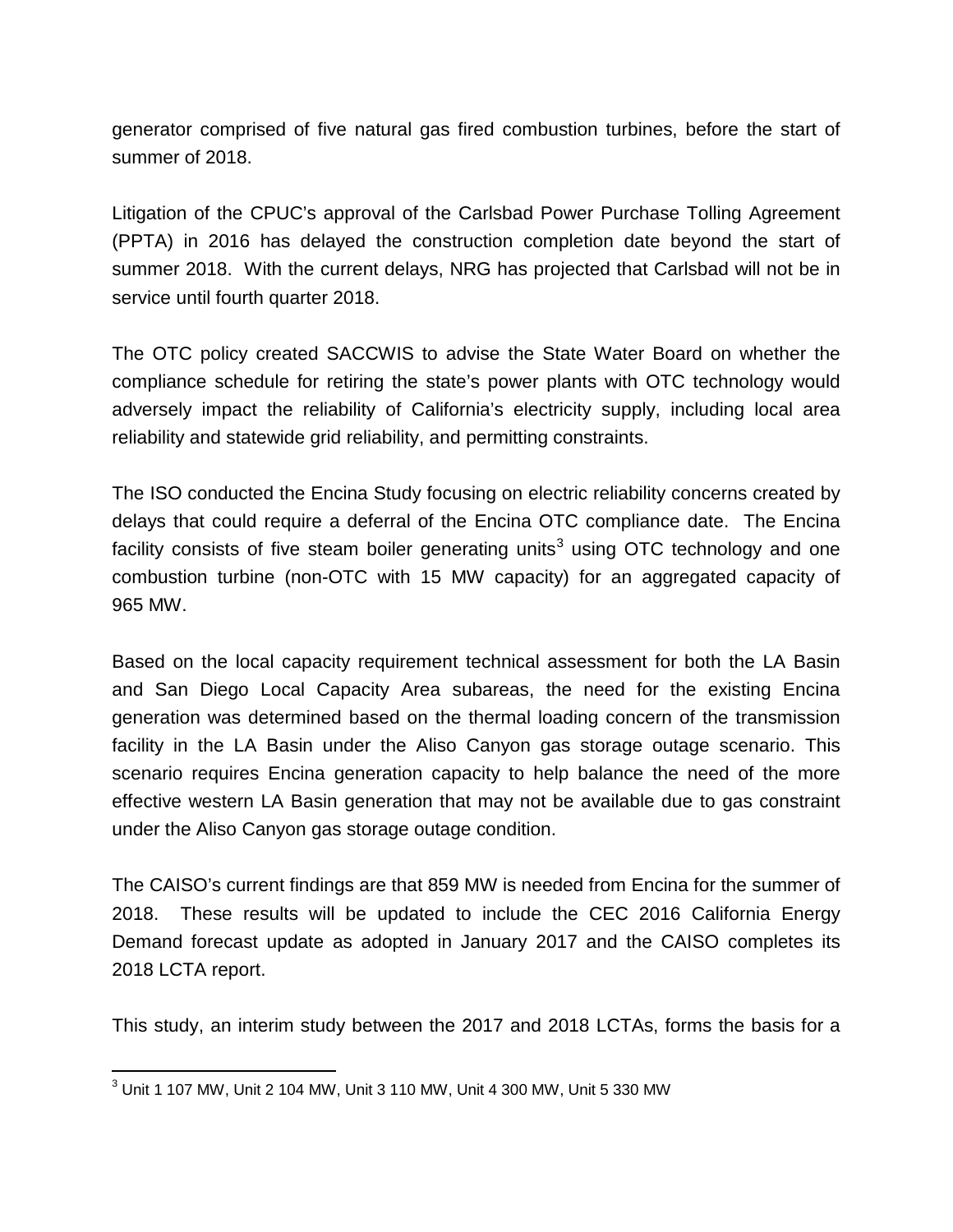specific request to the SWRCB to defer the compliance date for Encina until December 31, 2018. The results of this study should not be relied upon to determine Local Capacity Requirements for the 2018 RA year.

## **Assumptions and Scenarios**

## *Load and resource assumptions*

|                |                                             | Source or amount       | <b>Peak shift</b><br>assumptions <sup>4</sup> |
|----------------|---------------------------------------------|------------------------|-----------------------------------------------|
| 1              | 2018 peak demand for LA Basin               | 2015 IEPR 1-in-10      | 114 MW for SCE                                |
|                |                                             | peak load <sup>5</sup> | TAC area                                      |
| $\overline{2}$ | 2018 peak demand for San Diego              | 2015 IEPR 1-in-10      | 75 MW for San                                 |
|                | subarea                                     | peak load              | Diego TAC area                                |
| 3              | <b>Expedited energy storage</b>             | $67$ MW <sup>7</sup>   | N/A                                           |
|                | procurement <sup>6</sup> – SCE service area |                        |                                               |
| 4              | Expedited energy storage                    | 37.5 MW                | N/A                                           |
|                | procurement - SDG&E service area            |                        |                                               |
| 5              | Long-term power procurement for             | 143.5 MW <sup>8</sup>  | N/A                                           |
|                | preferred resources that will be in         |                        |                                               |
|                | service by June 1, 2018                     |                        |                                               |
| 6              | "Fast" (20-minute) demand                   | 321 MW                 | N/A                                           |
|                | response in the LA Basin <sup>9</sup>       |                        |                                               |

<span id="page-11-0"></span><sup>&</sup>lt;sup>4</sup> The amount of peak shift was determined by the CEC.

<span id="page-11-1"></span><sup>&</sup>lt;sup>5</sup> The CEC's currently adopted demand forecast is utilized for this analysis based on discussion with the state energy agencies.

<span id="page-11-2"></span><sup>&</sup>lt;sup>6</sup> Expedited energy storage procurement is related to the Aliso Canyon gas storage outage mitigation.

<span id="page-11-3"></span><sup>&</sup>lt;sup>7</sup> Of these amounts, 7 MW are from stand-alone battery energy storage system (BESS) projects; 60 MW are part of the hybrid gas plant/BESS projects. For normal scenario, unrelated to Aliso Canyon gas storage outage concern, the total capacity output of the hybrid gas plant/BESS projects cannot exceed the existing maximum capacity of the gas plant based on its existing deliverability study results. If the owners of the hybrid gas/BESS project have not requested full capacity status for their BESS portion of the project, those will be treated as energy-only under normal condition, and full capacity for the BESS for Aliso Canyon gas storage outage scenario with 0 MW output from the gas plants due to gas constraints.

<span id="page-11-4"></span><sup>&</sup>lt;sup>8</sup> These include projects in the western LA Basin that have received the CPUC PPA for long-term procurement plan of local capacity need. These preferred resources include energy efficiency, demand response, behind-the-meter energy storage and behind-the-meter photovoltaic distributed generation.

<span id="page-11-5"></span><sup>&</sup>lt;sup>9</sup> "Fast" demand response is demand response that can be implemented within 20 minutes in response to transmission contingency condition. These are activated and implemented post first contingency and pre second contingency condition.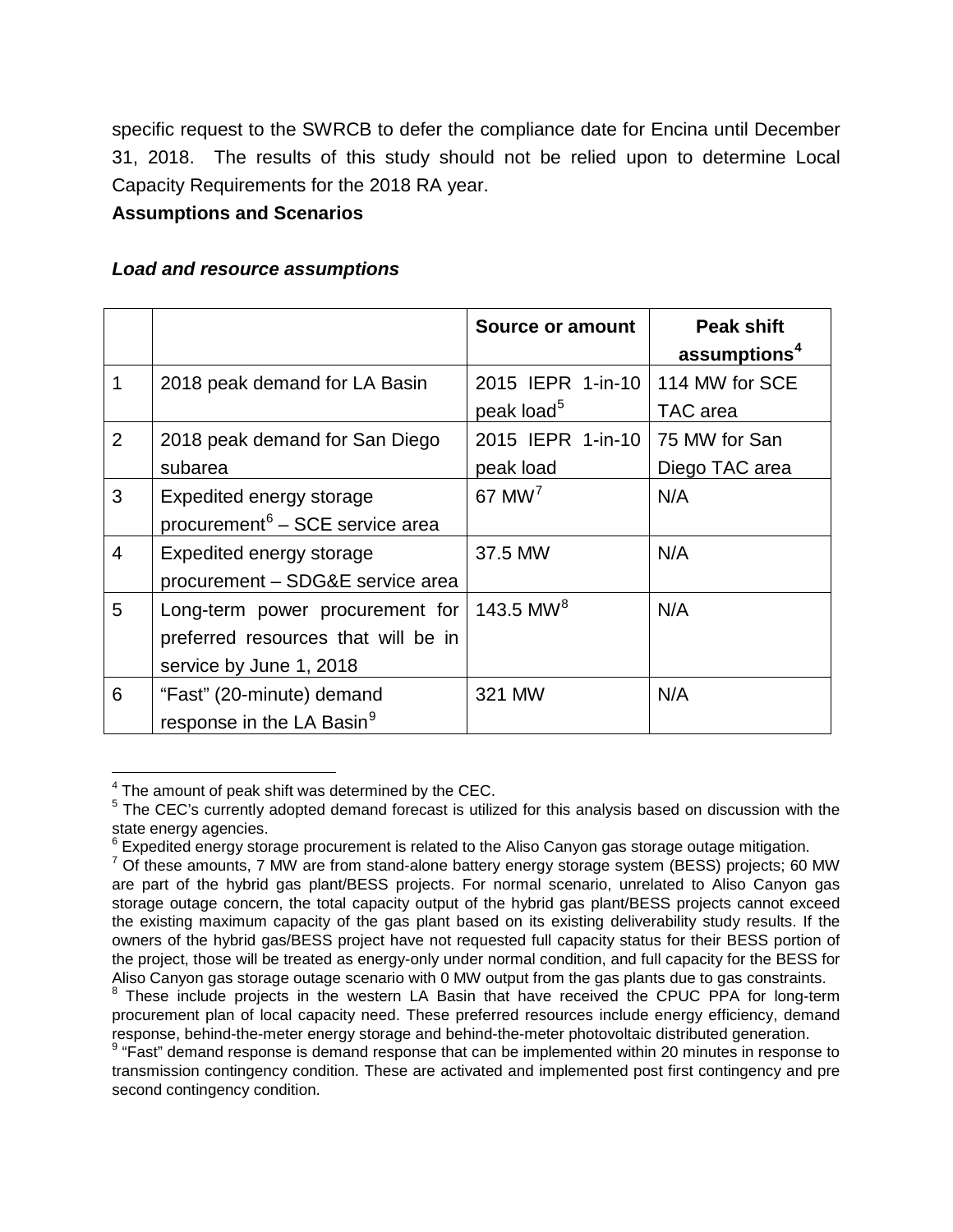|                                        | <b>Source or amount</b> | <b>Peak shift</b><br>assumptions <sup>4</sup> |
|----------------------------------------|-------------------------|-----------------------------------------------|
| "Fast" (20-minute) demand              | <b>19 MW</b>            | N/A                                           |
| response in San Diego subarea          |                         |                                               |
| Encina Unit 1 retirement <sup>10</sup> | 106 MW                  |                                               |

## *New transmission project assumptions*

The existing transmission system was modeled and included all projects expected to be operational on or before June 1, 2018 and all other feasible operational solutions brought forth by the PTOs and as agreed to by the CAISO. Path flows were maintained below all established path ratings into the LCAs.

In addition to the above peak demand and resource assumptions, the following new transmission projects that have an in-service date prior to June 1, 2018 are included in the power flow study case:

- Sycamore Penasquitos 230 kV transmission line this project was recently approved by the CPUC as part of the environmental review. The CPUC staff has affirmed with SDG&E for an in-service date of June 1, 2018 or sooner. The ISO will continue to monitor the construction progress of this project and will update the study accordingly if the in-service is projected to be delayed.
- San Luis Rey synchronous condensers (2x225 MVAR) SDG&E has continued to affirm the in-service date of this project of January 2, 2018 to the ISO as part of its monitoring of the construction progress of approved transmission projects.
- San Onofre synchronous condenser (1x225 MVAR) similar to the above item, SDG&E has continued to affirm the in-service date of this project of June 1, 2018.
- Santiago synchronous condenser (1x240 MVAR) SCE has continued to affirm

<span id="page-12-0"></span> $10$  See discussion in Section 2b. SDG&E advised that the retirement of Unit 1 must occur by December 31, 2016 in order to maintain the current milestone schedule for the 138 kV interconnection of the Carlsbad Energy Center project.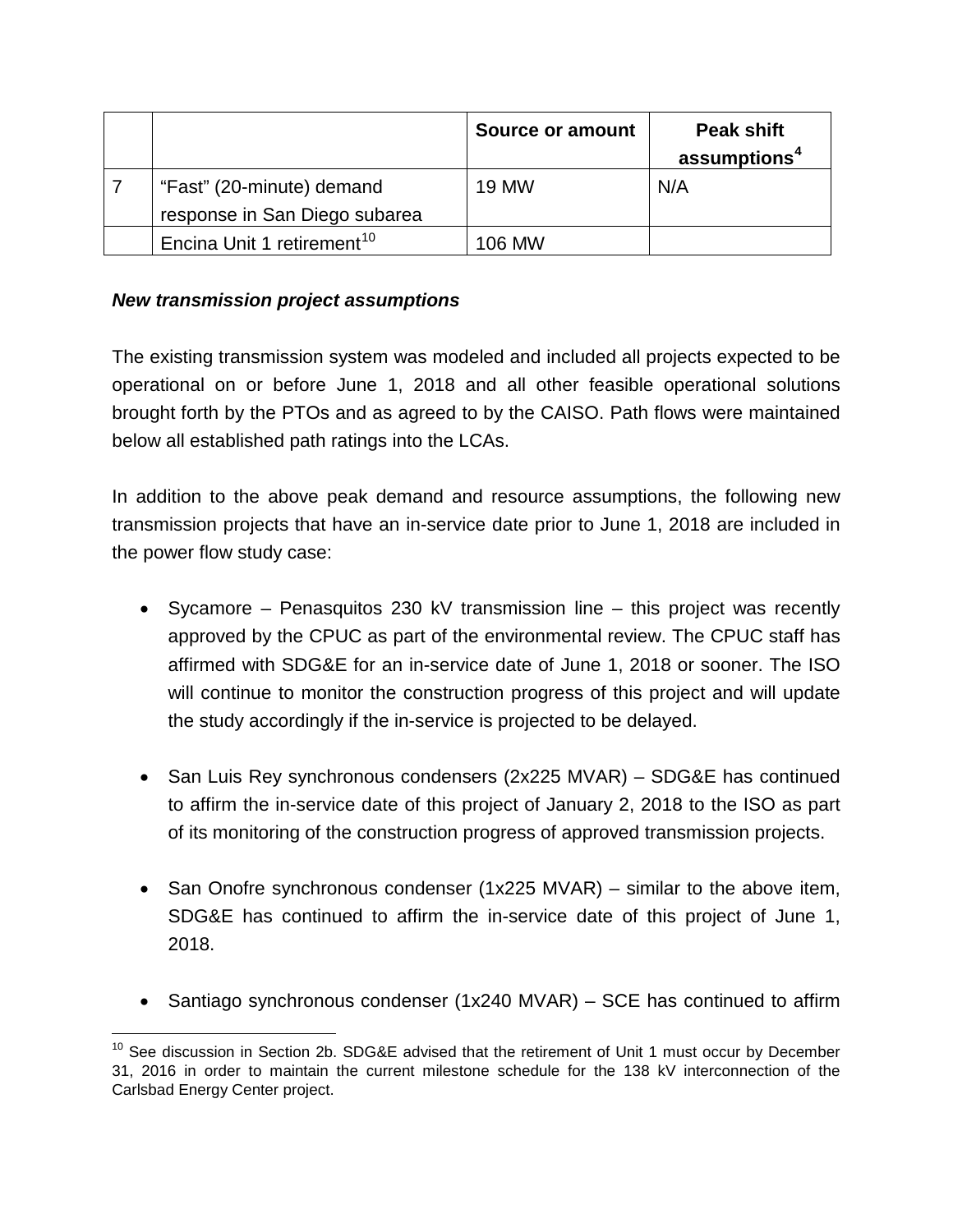to the ISO the December 2017 in-service date for this project.

- Miguel synchronous condensers (2x225 MVAR) SDG&E has affirmed that this project has an in-service date of June 1, 2017.
- Imperial Valley phase-shifting transformers SDG&E has continued to affirm that this project has an in-service date of June 1, 2017.

In the event that any of the above projects is found to be delayed, the ISO would need to re-run the study for an updated amount of capacity need for Encina OTC deferral.

## *Generation*

The existing generation resources (regardless of technology) that were expected online and have commercial operating date on or before June 1, 2018 were modeled. Regulatory Must-take and similarly situated units like QF/State/Federal resources were modeled on-line at qualifying capacity output values for purposes of this LCT Study. Specific generation units and their qualifying capacity are documented in the published report.

NRG has indicated that Encina Unit 1 must be removed from service to begin construction of Carlsbad beginning in April 2017. As such, this unit was not included in the Encina Study.

The 2017 LCTA also documented effectiveness factors in the LA Basin and San Diego sub-area as needed to facilitate procurement.

#### *Scenario Descriptions*

#### *Aliso Canyon*

The Southern California Gas (SCG) Aliso Canyon natural gas storage facility (Aliso Canyon), in addition to SCG gas transmission pipelines, provides natural gas to customers in the LA Basin, including seventeen gas-fired electric generating facilities in the CAISO and LADWP Balancing Authority Areas. The detection of a leak at Aliso Canyon in 2015 has created limited use or unavailability of Aliso Canyon directly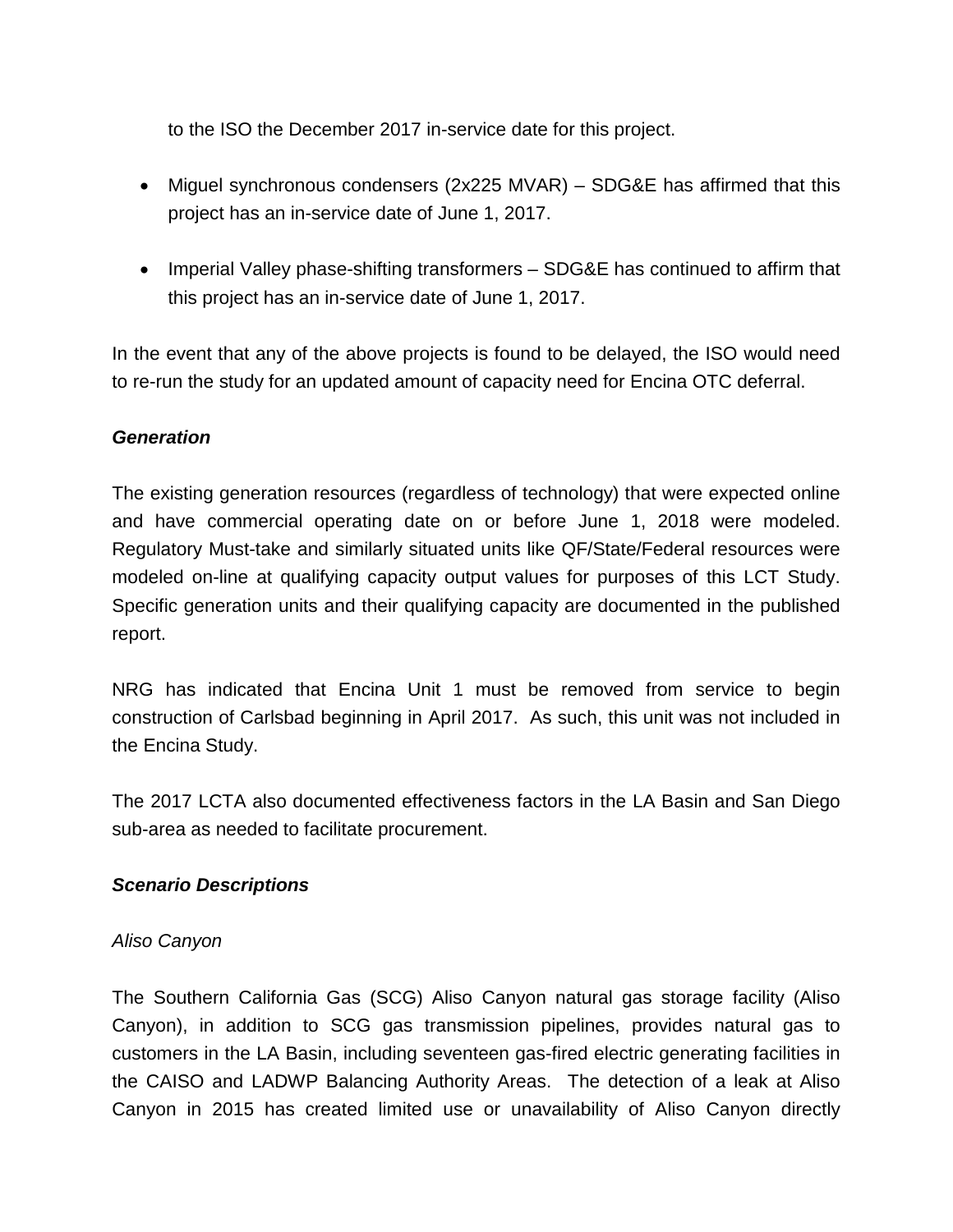affecting the delivery of natural gas to generating facilities located in the western area of the LA Basin during summer peak load conditions.

Due to uncertainty of availability of Aliso Canyon and in an effort to mitigate the Aliso Canyon gas storage constraint, the CAISO, in its short-term local capacity studies, has balanced the gas generation resource needs in the LA Basin and the San Diego subarea to lessen the impact that the absence of Aliso Canyon has on the reliability of the electric transmission system in the LA Basin and San Diego areas. Consistent with the CAISO studies for the San Diego and LA Basin subareas, this study considered two scenarios – one where Aliso Canyon is fully operational (unconstrained) and one where Aliso Canyon is not available (constrained). The latter scenario has the effect of running more generation in the San Diego subarea that is not gas-fire or has ready access to natural gas to compensate for the reduction in gas-fired generation in the LA Basin.

#### *Scenario 1 - Aliso Canyon gas storage unconstrained scenario*

With this assessment, gas withdrawals from Aliso Canyon are possible and the CAISO evaluated other critical contingencies that would require the dispatch of Encina generation to maintain local reliability in the study area. This includes critical contingencies such as the overlapping outage of the 500 kV lines in southern San Diego area, and other combination of critical transmission contingencies (i.e., G-1/N-1) that would drive the need for Encina generation.

#### *Scenario 2 - Aliso Canyon gas storage constrained scenario*

With the limitation on reinjection at Aliso Canyon and uncertainty over its long-term status, the CAISO analyzed the impact that the absence of Aliso Canyon has on the reliability of the electric transmission system in the LA Basin in which gas-fired generating resources are served by Aliso Canyon gas storage. The reduction of the gas-fired generation in the western LA Basin is accomplished by reducing the gas-fired generation in the western LA Basin and utilizing other resources to help mitigate reliability need: (a) the use of battery energy storage projects that were expedited for an in-service date of early 2017 related to Aliso Canyon gas storage constraint scenario (see summary in Table 1); (b) the use of "fast" demand response in the LA Basin and San Diego areas (see Table 1); and (c) the use of generating resources in the San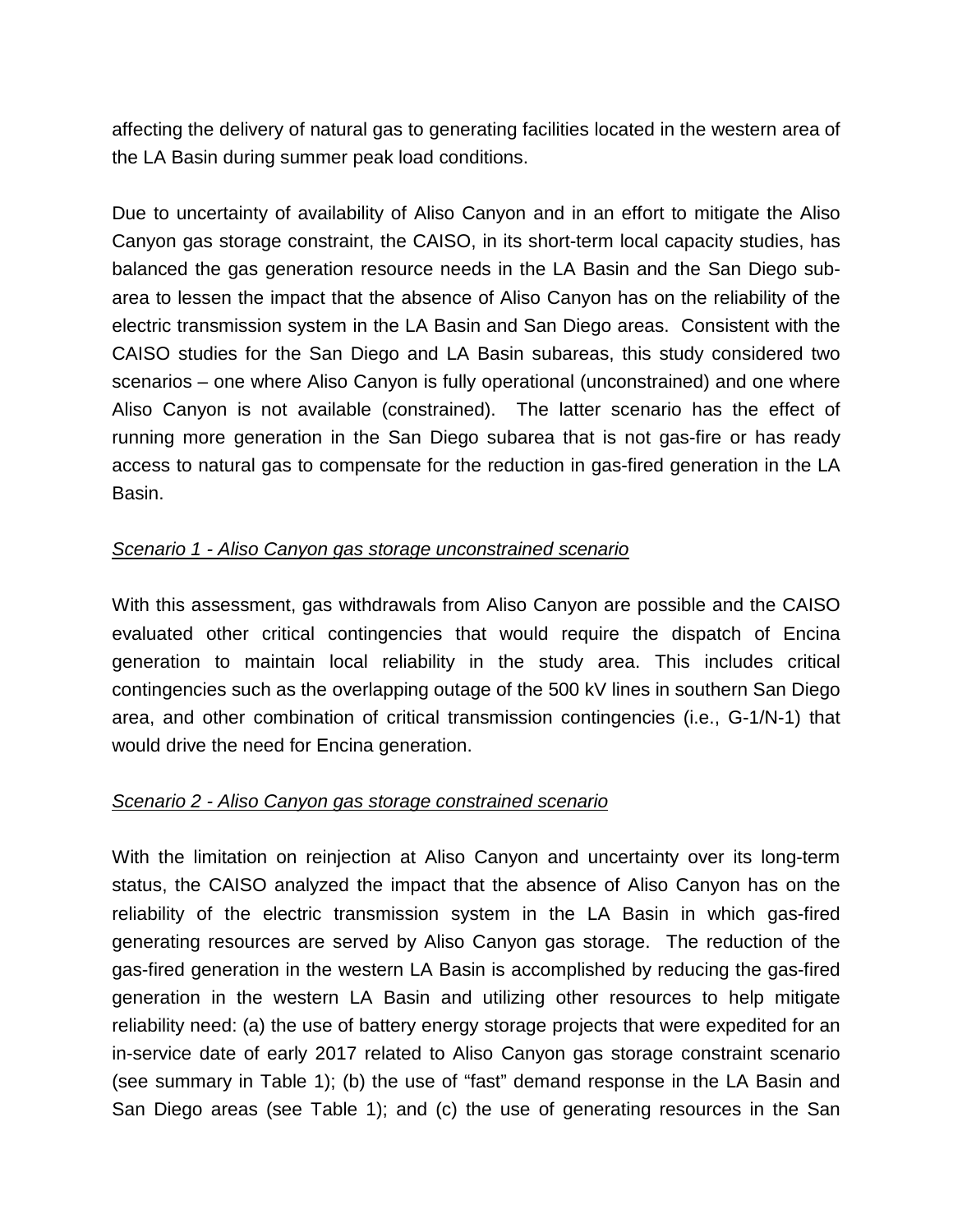Diego subarea including Encina generation.<sup>[11](#page-15-0)</sup>

## *Combined LA Basin Area and San Diego Subarea*

Due to the electrical interdependency between the LA Basin and San Diego subarea since the retirement of San Onofre Nuclear Generation Station (SONGS), these two areas have consistently been studied together starting with the assessment of local capacity need from the CPUC long term procurement plan (LTPP) Track  $4.^{12}$  $4.^{12}$  $4.^{12}$  The needs of the LA Basin area and San Diego sub-area have been considered taking into account the critical circumstances which include concerns for the potential of a peak shift issue associated with the impact of behind the meter solar generation and the availability of the Aliso Canyon gas storage facility affecting the ability of LA Basin gas fired generation to be called upon on short notice.

#### *Scenario Analysis and Results*

## *Scenario 1 - Aliso Canyon gas storage unconstrained scenario*

## *Most critical thermal loading concerns in the LA Basin*

The most critical contingency resulting in thermal loading concerns located in the LA Basin is the N-1-1 (NERC P6 category) overlapping outage of Lugo-Victorville 500 kV line, followed by an outage of the Sylmar-Gould 230 kV line. This overlapping contingency causes the Sylmar-Eagle Rock 230 kV line in the northern LA Basin to overload. This resulted in an LCR need for the LA Basin of 7,383 MW, including 321 MW of "fast" demand response, 143.5 MW of LTPP-related preferred resources and 22 MW of battery energy storage system.<sup>13</sup> The San Diego subarea local capacity need is 2,681 MW, including 19 MW of "fast" demand response and 37.5 MW of battery energy storage system. This would require 355 MW from the existing Encina generation. Table 2 provides a summary of the study results.

<span id="page-15-0"></span> $11$  This is assuming that Encina generation is granted an extension for OTC use while the permanent mitigation (i.e., Carlsbad Energy Center) is being implemented.

<span id="page-15-1"></span> $12$  Revised Scoping Ruling and Memo of the Assigned Commissioner and Administrative Law Judge R.12-03-014, May 21, 2013.

<span id="page-15-2"></span> $13$  The other 40 MW BESS is associated with gas peakers and would be dispatched if the gas peakers are off-line due to gas constraint under Aliso Canyon gas storage outage scenario.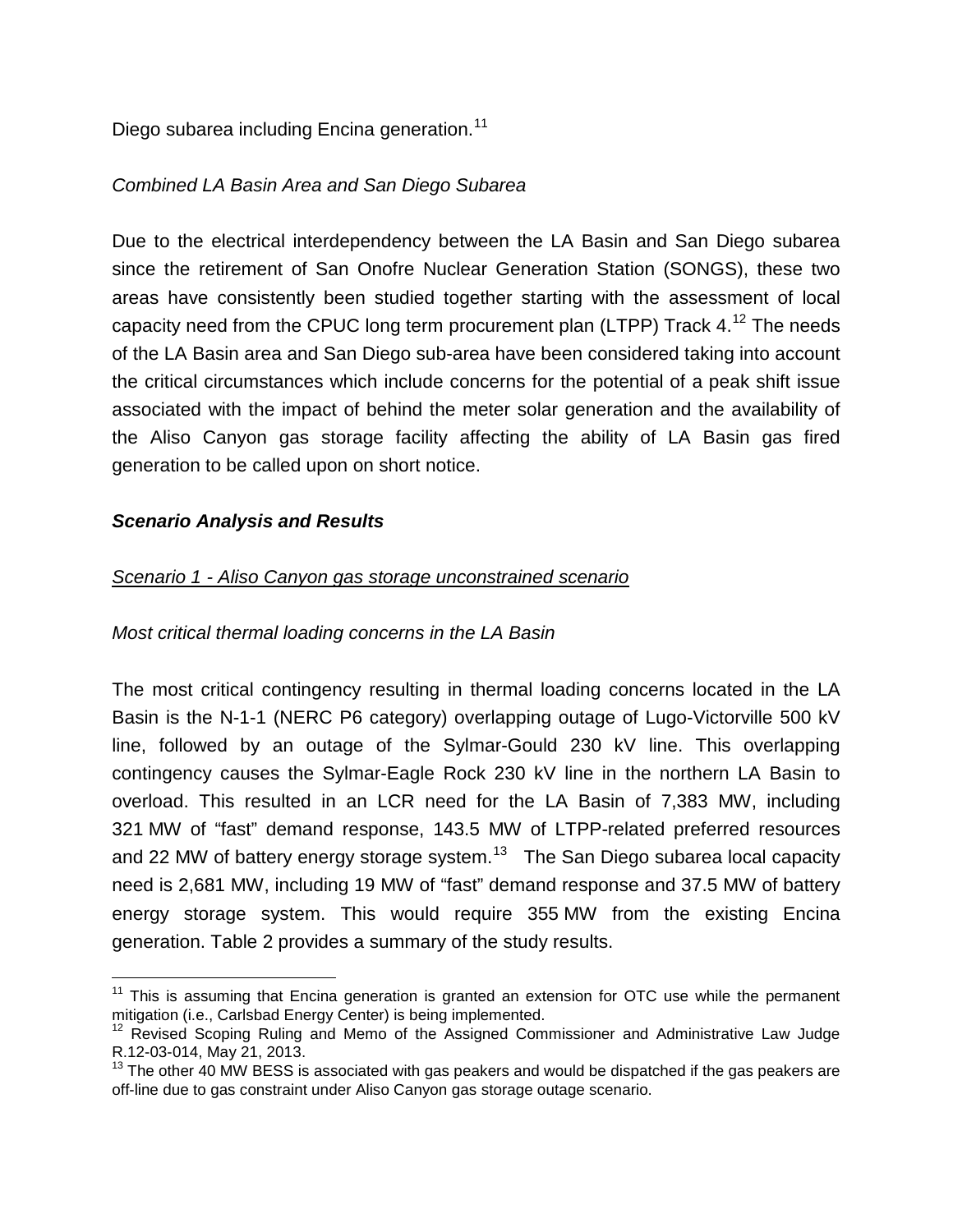## *Most critical thermal loading concerns in the San Diego subarea*

The most critical contingency resulting in thermal loading concern located in San Diego subarea is the G-1/N-1 (NERC P3 category) overlapping outage of Termoelectrica de Mexicali combined cycle plant<sup>[14](#page-16-0)</sup> (593 MW), followed by an N-1 contingency of the Imperial Valley – North Gila 500 kV line. This overlapping contingency causes the "S" line (El Centro – Imperial Valley 230 kV line) between Imperial Irrigation District (IID) and SDG&E to overload. This resulted in a San Diego subarea local capacity need of 2,886 MW, including 19 MW of "fast" demand response and 37.5 MW of battery energy storage system. This would require 560 MW from the existing Encina generation. The LCR need for the LA Basin associated with this thermal loading constraint is 7,383 MW, including 321 MW of "fast" demand response, 143.5 MW of LTPP-related preferred resources and 22 MW of battery energy storage system. Table 2 provides a summary of the study results.

## *Most critical voltage stability concerns in San Diego subarea*

The voltage stability concerns for the combined LA Basin and San Diego subarea is the loss of the ECO-Miguel 500kV line, system readjustment, followed by the loss of Ocotillo-Suncrest 500 kV line or vice versa. This assessment resulted in a San Diego subarea local capacity need of approximately 2,541 MW, including 19 MW of "fast" demand response and 37.5 MW of battery energy storage system. This would require 214 MW from the existing Encina generation. The LCR need for the LA Basin associated with this voltage stability assessment is 7,126 MW, including 321 MW of "fast" demand response, 143.5 MW of LTPP-related preferred resources and 22 MW of battery energy storage system. Table 2 includes a summary of the study results.

#### *Scenario 2 - Aliso Canyon gas storage constrained scenario*

The Aliso Canyon gas storage facility, in addition to gas transmission pipelines, provides gas to customers in the LA Basin, including seventeen gas-fired generating

<span id="page-16-0"></span><sup>&</sup>lt;sup>14</sup> The ISO Grid Planning Standards consider an outage of a combined cycle power as a single contingency (G-1).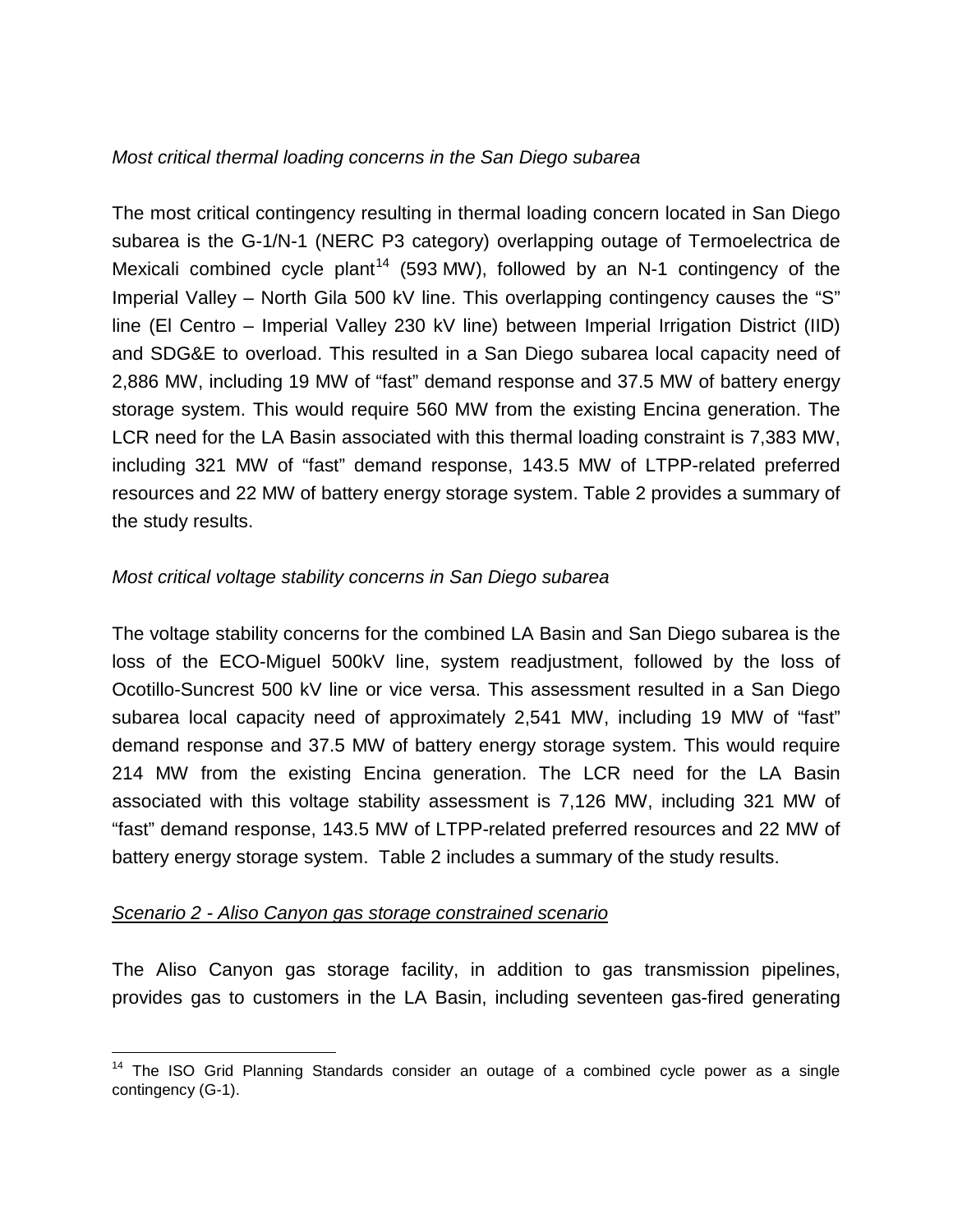facilities in the ISO and LADWP Balancing Authority Areas. Limited use or unavailability of Aliso Canyon would affect delivery of gas to generating facilities in the LA Basin during summer peak load conditions. In an effort to help mitigate the Aliso Canyon gas storage constraints, the ISO balanced the gas generation resource needs in the LA Basin and the San Diego sub-area to lessen the impact that the absence of Aliso Canyon has on the reliability of the electric transmission system in the LA Basin and San Diego area. The gas generation in the LA Basin and San Diego sub-area are served from two different gas transmission zones and different transmission gas pipelines. North and South LA Basin gas transmission zones, as well as Aliso Canyon, serve the LA Basin customers and gas-fired generation. For the San Diego subarea, the gas-fired generation is served from the South of Moreno/SDG&E gas transmission system. With the balance of required resources from the LA Basin to the San Diego sub-area, the binding constraint for the San Diego subarea becomes the same contingency that affects the overall LA Basin since the resources in San Diego subarea are needed to mitigate this overarching contingency as well as for the more localized reliability constraints.

The most critical contingency for the combined LA Basin and San Diego subarea under this condition is the loss of the Lugo – Victorville 500 kV line, system readjustment, followed by the loss of Sylmar – Gould 230 kV line or vice versa. This overlapping contingency thermally overloads the Sylmar - Eagle Rock 230 kV line. This contingency establishes a total local capacity need for the combined LA Basin-San Diego subarea of 10,264 MW in 2018 timeframe as follows: 7,079 MW in the LA Basin (which includes 321 MW of "fast" demand response, 143.5 MW of LTPP-related preferred resources and 62 MW of battery energy storage system) and 3,185 MW in the San Diego subarea (which includes 19 MW of "fast" demand response and 37.5 MW of battery energy storage system). This would require 859 MW of the existing Encina generation.

| Table 2 - Summary of study results |  |
|------------------------------------|--|
|------------------------------------|--|

|                                                              | Study scenario |      | LA Basin LCR San |  |         | Diego   Encina     |
|--------------------------------------------------------------|----------------|------|------------------|--|---------|--------------------|
|                                                              |                | (MW) |                  |  | subarea | $LCR$   generation |
|                                                              |                |      |                  |  | (MW)    | requirement        |
|                                                              |                |      |                  |  |         | (MW/Units)         |
| Scenario 1 - Aliso Canyon gas storage unconstrained scenario |                |      |                  |  |         |                    |